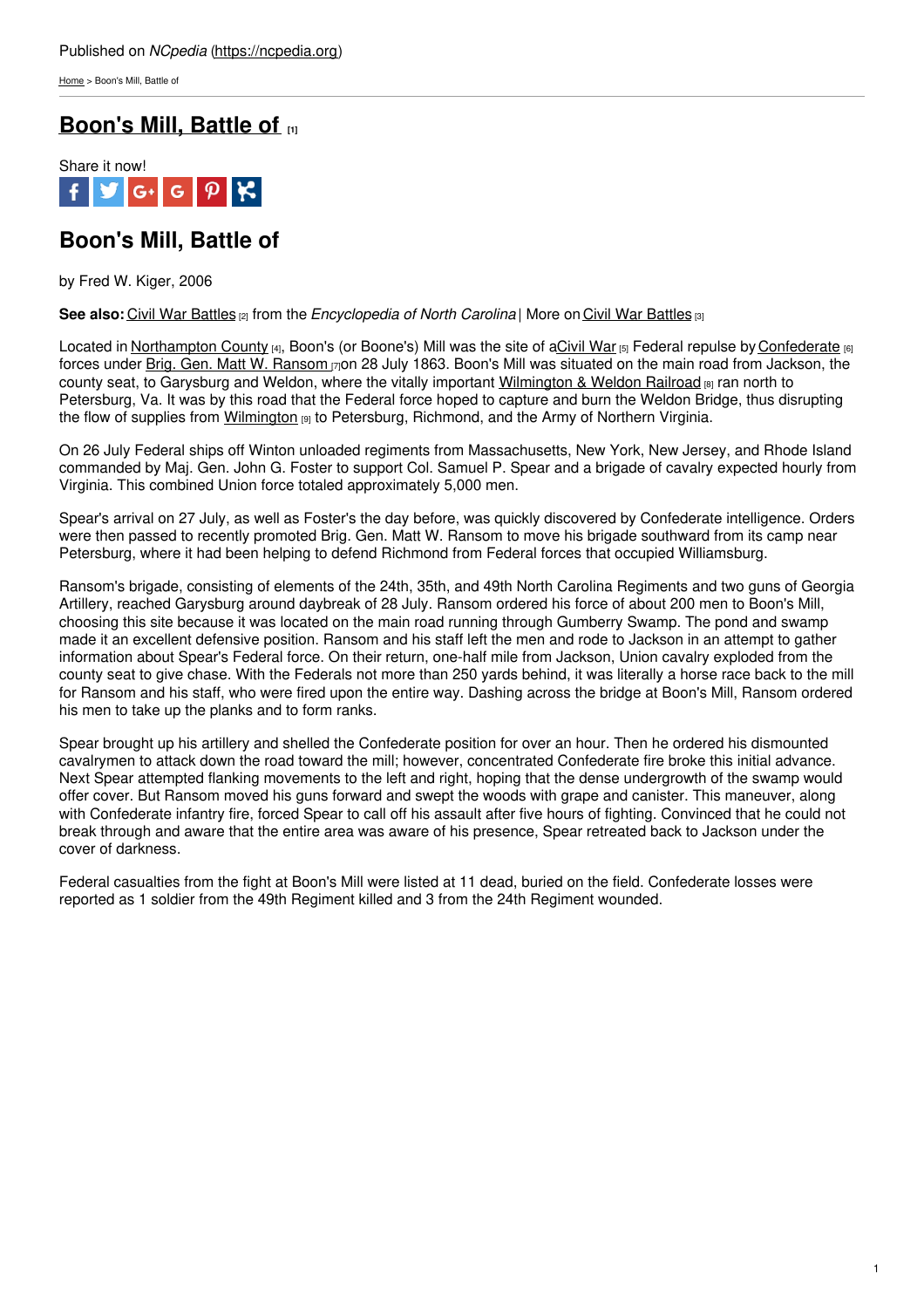# **BATTLE OF JACKSON**



**Caught Bathing at Boone's Mill** 

On July 28, 1863, Union Col. Samuel P. Spear's cavalrymen came thundering through Jackson from Federal-occupied Winton to destroy the Wilmington and Weldon Railroad Bridge over the Roanoke River at Weldon. Confederate Gen. Matt W. Ransom and his staff raced just ahead of them in a running shootout, having been surprised half a mile from town. As Ransom galloped across the mill tail bridge shouting orders, a few of his men, bathing in the millpond, were likewise surprised when bullets began splashing the water around them, and they started scrambling for their weapons.





Not all the Confederates were caught with their clothes off, however. Four companies of the 24th North Carolina Infantry were entrenched near the millpond, while Ransom had eight companies of the 49th North Carolina in reserve. The Confederates also had two Macon Light Artillery guns. Skirmishers advanced against the Federals, but the 11th Pennsylvania Cavalry and two guns from Stewart's Mounted Battery soon pushed them back. As the Pennsylvanians formed for a mounted attack, Spear arrived with the 10th New York Mounted Rifles. The other seven guns of the Federal battery joined the shelling of the earthworks. After the artillery barrage,



Spear's flanking attempts failed on the Confederate left and right. Since it was late in the day and his force was in an isolated position, Spear withdrew with three dead and a few wounded through Jackson to Deloatche's Mill at presentday Creeksville. The next day he returned to Murfreesboro and then to Winton, which the Federals evacuated the day after. Ransom had one man killed. The Boone's Mill fight saved the Weldon Railroad Bridge, allowing much-needed supplies to continue on to Richmond.

Caught Bathing at Boone's Mill." Civil War Trails, Inc. CivilWarTraveler.com.

#### **References:**

John G. Barrett, *The Civil War in North Carolina* (1963).

Walter Clark, ed., *Histories of the Several Regiments and Battalions from North Carolina in the Great War, 1861-1865*, vols. 2-4 (1901).

#### **Additional Resources:**

"Boones Mill Pond Dam." Visit Northampton [NC!:http://visitnorthamptonnc.com/things-to-do/heritage-tourism/301-boones](http://visitnorthamptonnc.com/things-to-do/heritage-tourism/301-boones-mill-pond-dam.html)m... [10] (accessed April 23, 2014).

"Boon's Mill." N.C. Highway Historical Marker E-64, N.C. Office of Archives & History. [https://www.ncdcr.gov/about/history/division-historical-resources/nc-highway-historical-marker-program/Markers.aspx?](https://www.ncdcr.gov/about/history/division-historical-resources/nc-highway-historical-marker-program/Markers.aspx?sp=Markers&k=Markers&sv=E-64) sp=Markers&k=Markers&sv=E-64 [11] (accessed April 23, 2014).

#### **Image Credits:**

"Battle of Jackson: Caught Bathing at Boone's Mill." Civil War Trails, Inc. CivilWarTraveler.com.

**Subjects:** Civil War [\(1861-1865\)](https://ncpedia.org/category/subjects/civil-war)<sup>[12]</sup> [Battles](https://ncpedia.org/category/subjects/battles) [13] [War](https://ncpedia.org/category/subjects/war)  $[14]$ **Authors:** [Kiger,](https://ncpedia.org/category/authors/kiger-fred-w) Fred W. [15] **Origin - location: [Northampton](https://ncpedia.org/category/origin-location/coastal-31) County [16] From:** [Encyclopedia](https://ncpedia.org/category/entry-source/encyclopedia-) of North Carolina, University of North Carolina Press.[17]

1 January 2006 | Kiger, Fred W.

**Source URL:** https://ncpedia.org/boons-mill-battle

#### **Links**

<sup>[1]</sup> https://ncpedia.org/boons-mill-battle

<sup>[2]</sup> https://ncpedia.org/part-5-military-movements-battles-a

<sup>[3]</sup> https://ncpedia.org/civil-war-battles

<sup>[4]</sup> https://ncpedia.org/geography/northampton

<sup>[5]</sup> https://ncpedia.org/civil-war

<sup>[6]</sup> https://ncpedia.org/confederate-party

<sup>[7]</sup> https://ncpedia.org/biography/ransom-matthew-whitaker